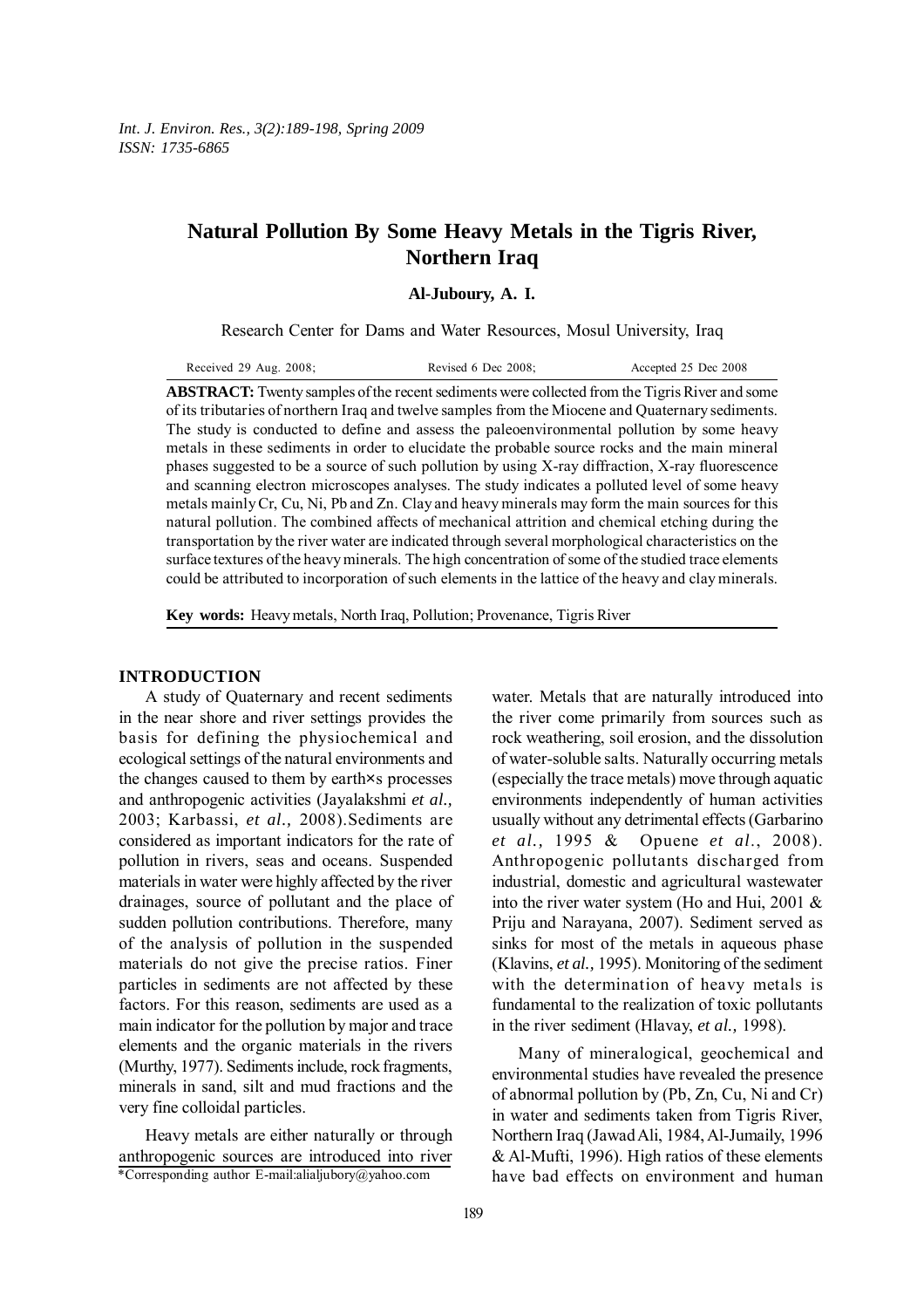health. Many of abovementioned studies refer to the wastewater seepage to the river as a source for the pollution of those elements, in addition to the effect of erosion on different rocks cropped out along the river channel. Erosion and weathering of the rocks and minerals plays an important role in providing the river sediments with a variety of elements since many phases of clay and heavy minerals are the main holder for these elements. Study of the clastic sediments and their content of heavy and clay minerals are among the numerous processes the earth scientists adopts in understanding depositional environments, transportation processes and the physiochemical activities releasing these heavy and clay minerals. By detailed study of these minerals, particularly of the recent Tigris River and some older successions the author tend to have a picture of their distribution and to asses the main mineral phases suggested as a sources for the natural pollution by some heavy metals in the river sediments.

Iraq is divided into six physiographic provinces each with its distinctive geological environment (Berry, *et al*., 1970), (Fig. 1). North Iraq lies within the Zagros Mountains and Foothills provinces and partly within the Jezira province.The Zagros Mountains to the north consist of NW-SE trending parallel ridges of folded Upper Paleozoic and Mesozoic age limestone, and a Nappe of metamorphosed Lower Paleozoic rocks along the Iranian border. The Foothills province consists of mainly Upper Miocene and Pliocene coarse detrital sediments which are gently folded along the NW-SE axis parallel to the structural trend of the Zagros Mountains. To the west is the Jezira province that consists of relatively undisturbed Miocene and Pliocene limestone and gypsum, and poorly consolidated Pleistocene detritus (Berry, *et al*., 1970).

The main sediments which appear as outcrops range in age from Jurassic to Quaternary (Fig. 2). This zone has undergone widespread igneous activity including the intrusion of dolerite, gabbros and granite, and the extrusion of andesitic and basalt (Buday, 1980) as well as explosive pyroclastics and tuff. Rocks in this zone show a low grade of metamorphism (e.g. slates, phyllites, schist and spilites).The present stage of Tigris River has its origin in the Taurus Range in Turkey.



**Fig. 1. The physiographic provinces of Iraq. Provinces are: Zagros mountains (A1, folded zone; A2, nappe zone), Foothills (B), Jezira (C), Northern (D) and Southern (E) deserts, and the Mesopotamian Plain (F) after Berry** *et al.* **(1970)**

The river travels a distance of 1710 km until its junction with the Euphrates River at Shatt Al-Arab; south of Iraq (Fig. 1). Both Rivers collect their waters from nearly the same drainage area. The Tigris River crosses the southern parts of Turkey, which is a very complex igneous and metamorphic region (Nappe Zone), while most of its tributaries have risen from NE Nappe Zone (i.e. across the Mawat-Chuwarta Ophiolite Complex area). The Nappe Zone includes the area of north and northeast Iraq, forming the high and tectonically complex Zagros Mountains which trend northwest-southeast. The headwaters of a number of rivers which drain southwestward to the Tigris River occur in this area.

# **MATERIALS & METHODS**

Samples were taken from the recent sediments of the Tigris River and some of its tributaries in north Iraq as well as some of the older deposits. Twenty samples were collected from the recent Tigris River sediments along the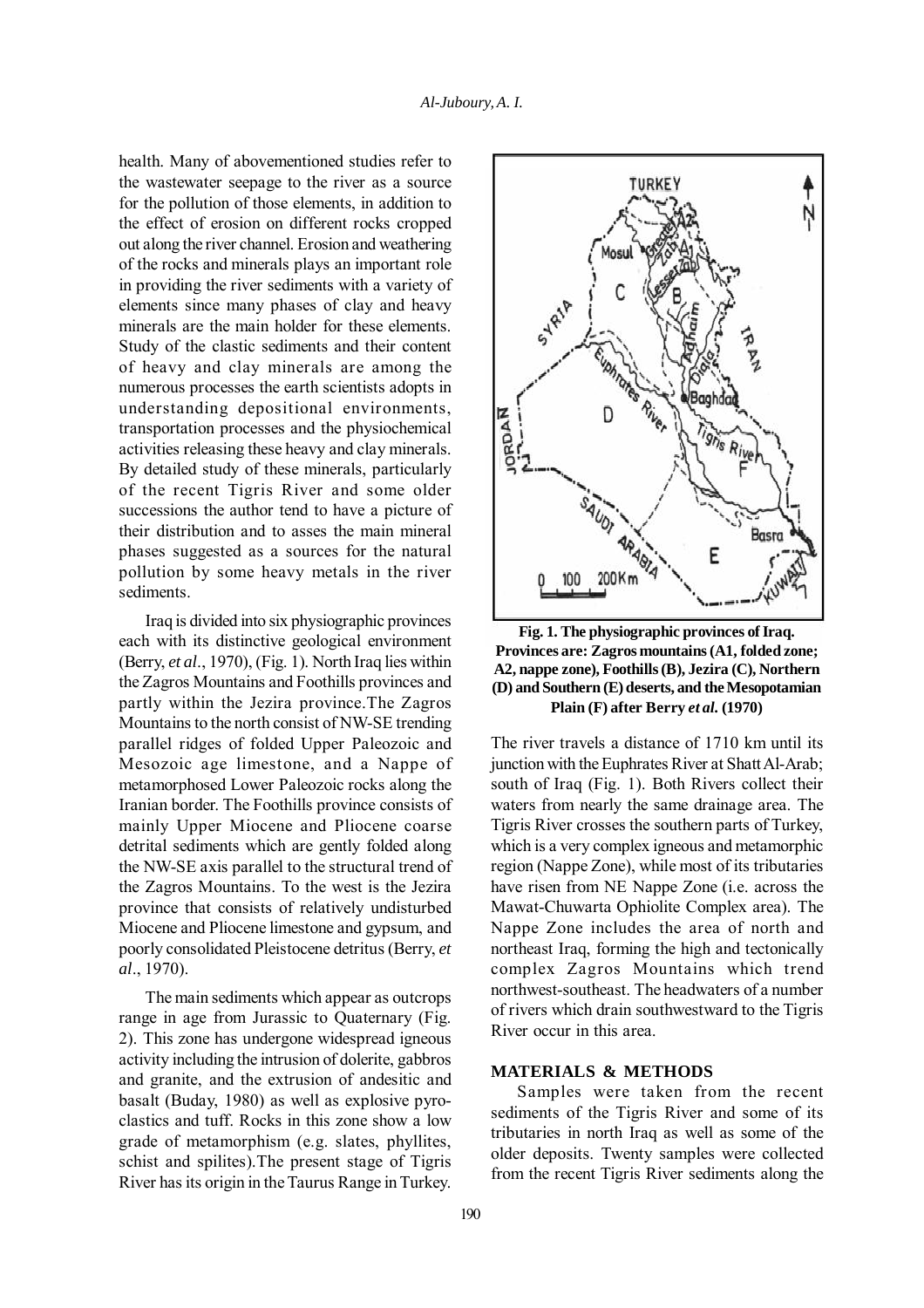

**Fig. 2. Geological map of northern Iraq showing the geologic formations of the Ordovician to recent and sample locations (modified from the Geological map of Iraq, 1986)**

river channel, furthermore, 12 samples were collected from the older sediments (4 samples from each of the upper clastic unit of Fatha Formation (Middle Miocene), sandstone and mudstones of Injana Formation (Late Miocene) and from the sandstone and siltstone of the Quaternary river terraces) outcropped on both sides of the Tigris River near Mosul city (Fig. 2). Fine-to mediumgrained sandstones were selected for analysis of mineral assemblages. Mineral assemblages were analyzed with the petrographic microscope. Heavy minerals were separated and identified using the gravity method. Concentrations of heavy minerals were carried out by means of high density liquid,

bromoform, CHB $r<sub>3</sub>$  (specific gravity, 2.85) at 20ÚC. Heavy minerals were identified using standard petrographic procedures (Hubert, 1971 & Mange and Maurer 1992). Morphology of single grains was examined by scanning electron microscopy. A Camscan MV 2300 SEM with a calibrated energy dispersive X-ray analysis system was used.

X-ray fluorescence analysis of the major and trace element geochemistry of the samples was performed (using a Siemens automatic wavelength-dispersive XRF, type SRS 303 As). The XRF analysis was carried out at the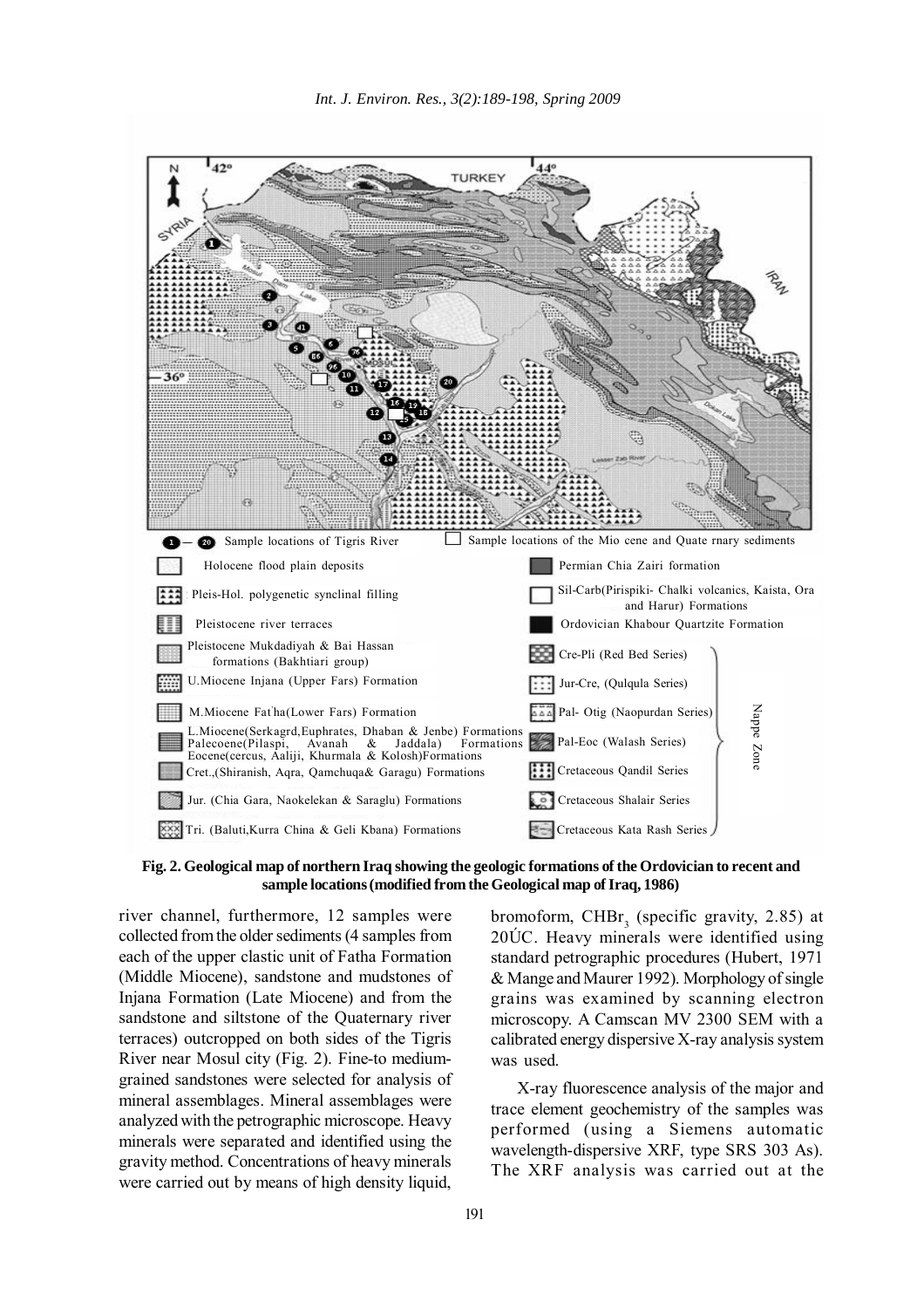Geological Institute of the Bonn University, Germany. Loss of ignition (LOI) was determined.XRD analyses were performed at the Geology Department of Mosul University, Iraq. A Philips 1730 diffract meter (copper radiation) was used to make the x-ray diffraction scans at  $2^{\circ}\theta$  / min on air dried, glycolated and heated samples.

# **RESULTS & DISCUSSION**

The recent sediments of Tigris River consist mainly of loose to fairly well-indurate deposits of sands, silts and mud. There are minor deposits of pebbles in some upstream areas and mostly of local origin, eroded from the adjacent sedimentary formations. They are fine to medium grained with moderate to poor sorted. The most significant mineralogical constituents of the Tigris sand are quartz, rock fragments predominantly sedimentary, micas, feldspars and heavy minerals (Fig. 3).

Heavy minerals are represented by opaque (magnetite, chromites and/or chromian spinels, hematite, ilmenite, goethite and pyrite) and nonopaque (epidote, garnet, amphiboles, pyroxenes, staurolite, kyanite, tourmaline, rutile, zircon and olivine). Flaky minerals (biotite, muscovite and chlorite) were exclusively observed.The study of surface texture of heavy minerals using scanning electron microscopy has revealed the combined affects of mechanical attrition and chemical etching during the transportation of mineral grains by the river water and possible effects prior to transportation in the river. The main surface textures observed throughout the present work, are the high degrees of alteration affecting unstable amphiboles, such as highly ragged cleavage planes and cockscomb structures in addition to the oriented deeply rectangular pits (Fig.4A-B). This feature is commonly observed in the recent sand samples from the Tigris River. Amphiboles are relatively unstable with respect to both chemical and mechanical abrasion. Flaky minerals of muscovite, biotite and chlorite showing variable degrees of breakdown (Fig.4C). Magnetite shows several dissolution pits, connected grooves in addition to corrosion on their borders suggesting high degree of chemical weathering in their environment of deposition (Fig.4D). Metastable heavy minerals, such as garnet, epidotes and olivine show different kinds of surface textures. Well developed facets occur on the detrital garnet

studied (Fig.4E-F). These facets were commonly observed in garnets from older Miocene clastics rather than the recent sand, and it reflects the etching during digenesis and commonly in calcite cemented sandstones (Borg, 1986).



**Fig. 3. Photomicrographs of selected sandstone samples of Injana Formation;** (A) General view showing the common presence of carbonate lithic fragments generally rounded to sub-rounded, chert rock fragments and few poly-and monocrystalline quartz grains; (B) Both fresh and altered feldspar grains with rounded quartz; (C) Fresh feldspar, mono and polycrystalline quartz grains, chert, argillaceous

and carbonate lithic fragments; (D) Chert of microcrystalline (ch) and radiolarian types (R);  $(E)$ &(F) Photomicrographs of selected sandstone samples of the Fatha Formation showing quartz, both mono and polycrystalline with chert rock fragments and little feldspar in carbonate (calcite) cement, some of calcite cement is re-crystallized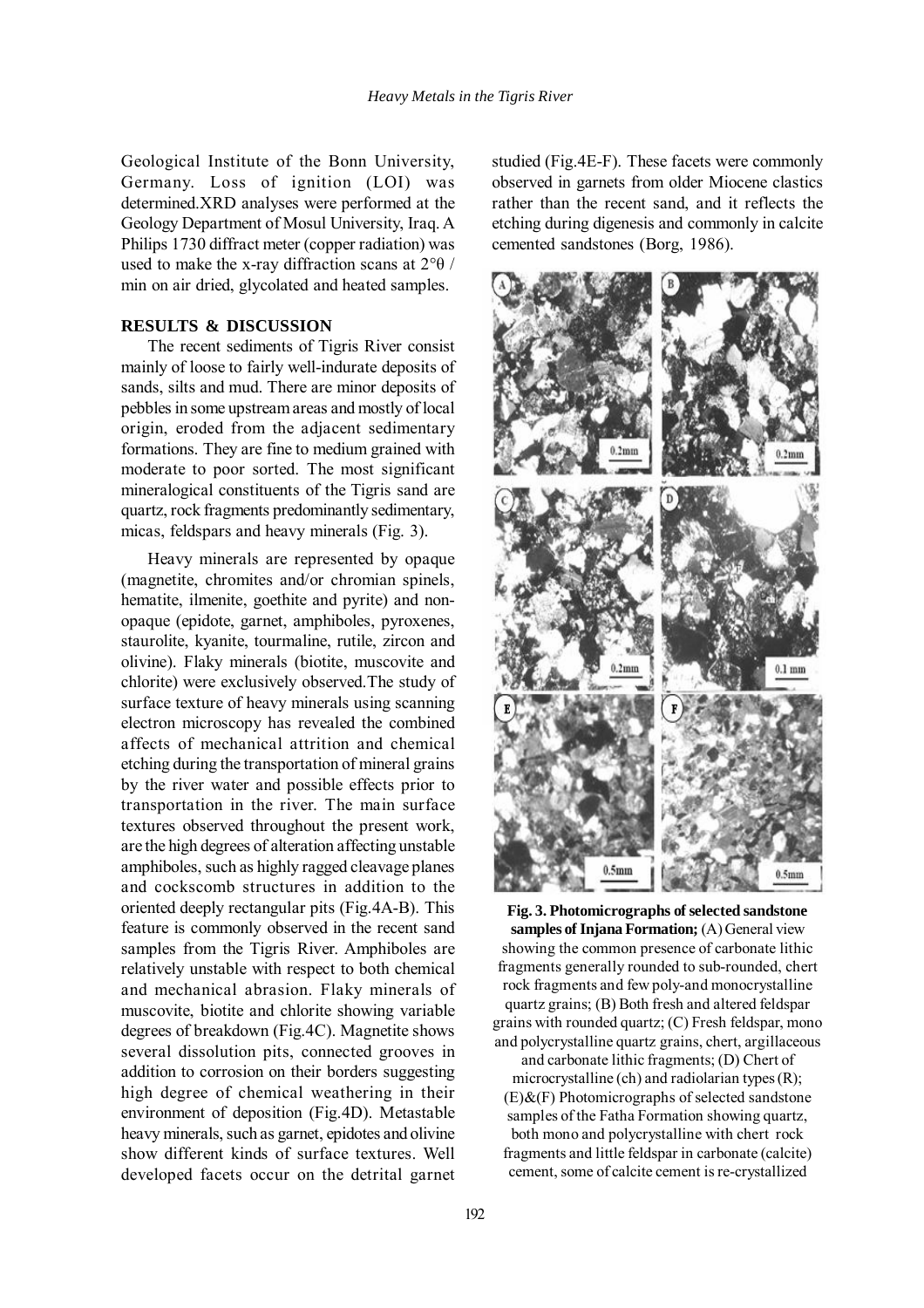

**Fig. 4. Scanning electron micrographs showing surface textures of selected heavy mineral grains from recent sandy sediments of the Tigris River. A) Hornblende grain showing high degree of alteration, cockscomb shape; B) Part of hornblende grain showing large number of oriented deeply rectangular pits; C) Chlorite flakey grain showing breakdown of flakes; D) Magnetite grain showing effect of dissolution; E) Etched facets on garnet; F) Sub rounded olivine with common dissolution pits and grooves**

Clay mineral analysis of the recent sediments revealed the presence of illite, chlorite, kaolinite and montmorillonite. These minerals are the same as those identified from the older Quaternary and Miocene sediments in addition to palygorskite that is recorded from the Middle Miocene Fatha Formation (Al-Juboury and McCann, 2008).Petrographic investigation of the studied clastics from the upper unit of Fatha Formation include sandstones; mainly carbonate rich and

siltstones that represent bird foot, fluvialdominated deltas (Al-Juboury *et al.*, 2001a). The studied sandstones from the Injana Formation are also carbonate-rich and have been deposited in a fluviatile environment partly affected by wave processes (Al-Juboury, 1994).

The majority of the sandstones (Table 1) have SiO<sub>2</sub> content ranging between 47 and 58 wt% (average 55%) for the recent sediments bulk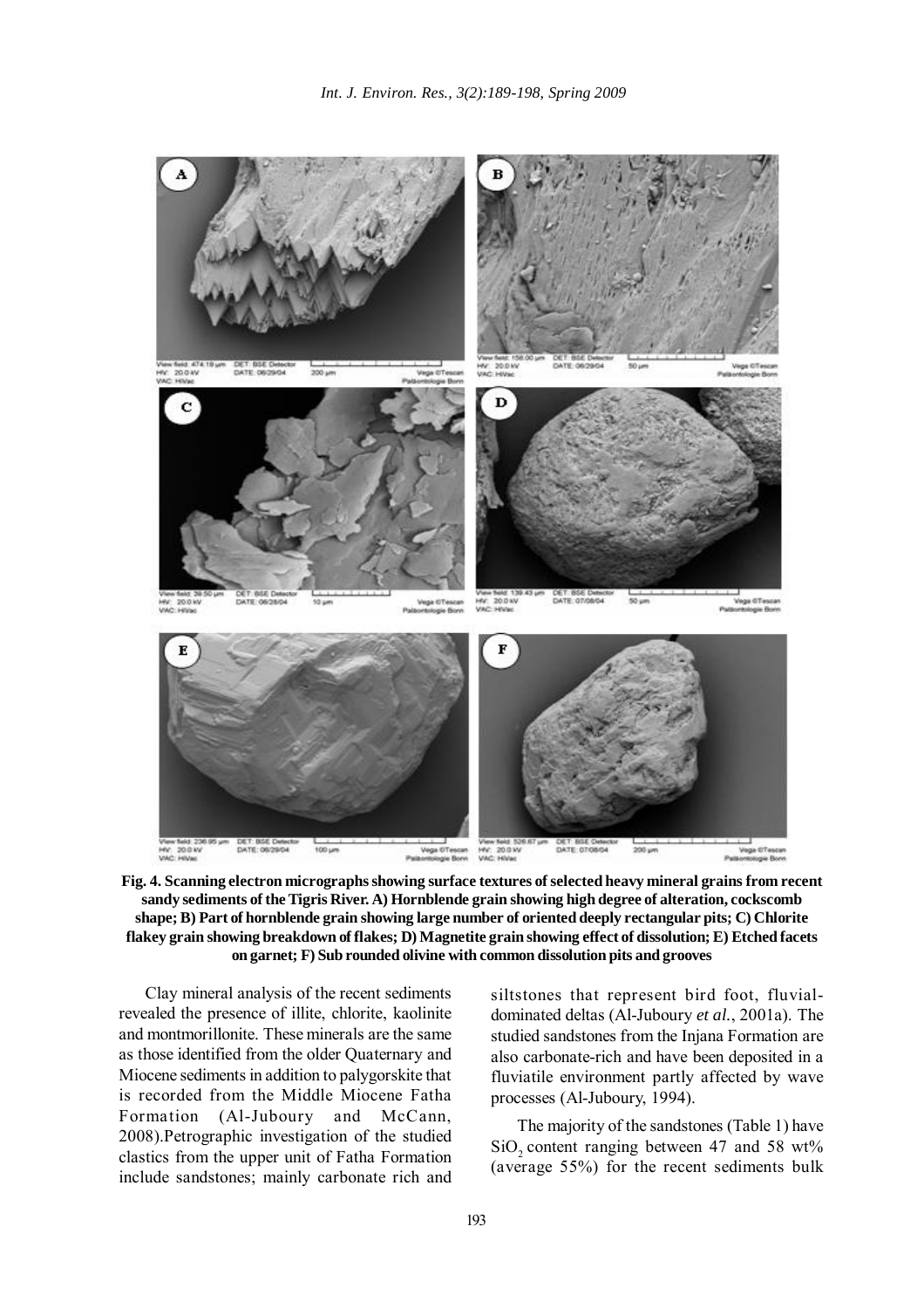#### *Al-Juboury, A. I.*

**Table 1. Mean percent values of the major elements analyses of the recent sediments of the Tigris River (A, bulk; B, clay-sized samples) and of the Quaternary River Terraces (C); Late Miocene Injana Formation (D, sandstone; E, mudstone); Middle Miocene Fatha Formation (F, sandstone; G, mudstone) from northern Iraq. See Fig.2 for sample locations**

| Sample        |                  |                  | Major elements $(\% )$ |                                |      |      |       |                   |        |          |                 |            |
|---------------|------------------|------------------|------------------------|--------------------------------|------|------|-------|-------------------|--------|----------|-----------------|------------|
|               | SiO <sub>2</sub> | TiO <sub>2</sub> | $Al_2O_3$              | Fe <sub>2</sub> O <sub>3</sub> | MnO  | MgO  | CaO   | Na <sub>2</sub> O | $K_2O$ | $P_2O_5$ | SO <sub>3</sub> | <b>LOI</b> |
| А             | 55.45            | 1.30             | 8.69                   | 5.40                           | 0.08 | 4.14 | 10.31 | 1.86              | 1.21   | 0.10     | 0.08            | 12.01      |
| B             | 50.82            | 1.65             | 9.46                   | 6.72                           | 0.07 | 4.73 | 11.05 | 1.06              | 1.30   | 0.14     | 0.09            | 12.24      |
| $\mathcal{C}$ | 45.86            | 0.99             | 9.40                   | 10.71                          | 0.09 | 4.65 | 13.08 | 1.62              | 1.10   | 0.19     | 0.07            | 11.06      |
| D             | 48.37            | 0.54             | 8.28                   | 3.49                           | 0.10 | 3.61 | 16.72 | 1.66              | 1.51   | 0.07     | 0.01            | 14.81      |
| E             | 29.59            | 0.45             | 7.28                   | 4.38                           | 0.08 | 4.35 | 29.16 | 0.42              | 1.76   | 0.08     | 0.00            | 18.33      |
| F             | 42.51            | 0.69             | 10.06                  | 8.23                           | 0.15 | 6.04 | 14.80 | 0.38              | 2.22   | 0.10     | 0.13            | 14.11      |
| G             | 38.46            | 0.63             | 9.30                   | 6.64                           | 0.13 | 5.69 | 18.44 | 0.39              | 2.12   | 0.10     | 0.09            | 18.03      |

**Table 2. Mean values of the trace elements analyses of the recent sediments of the Tigris River (A, bulk; B, clay-sized samples) and of the Quaternary River Terraces (C); Late Miocene Injana Formation (D, sandstone; E, mudstone); Middle Miocene Fatha Formation (F, sandstone; G, mudstone) from northern Iraq. See Fig.2. for sample locations**

| Sample |      |       | Trace elements<br>(ppm) |      |                |       |       |      |       |      |      |      |
|--------|------|-------|-------------------------|------|----------------|-------|-------|------|-------|------|------|------|
|        | Rb   | Sr    | Ba                      | Ga   | $\mathbf{C}$ r | Ni    | v     | Cu   | Zr    | Pb   | Zn   | Co   |
| A      | 40.4 | 280.5 | 288.2                   | 10.4 | 865.4          | 155.3 | 112.6 | 25.5 | 249.6 | 43.4 | 54.6 | 44.9 |
| B      | 37.6 | 346.2 | 233.6                   | 13.1 | 998.7          | 368.6 | 245.1 | 33.5 | 188.1 | 44.5 | 43.6 | 54.8 |
| C      | 38.4 | 260.5 | 244.3                   | 6.7  | 666.7          | 144.7 | 91.3  | 20.6 | 117.6 | 33.6 | 39.7 | 30.0 |
| D      | 44.1 | 308.1 | 309.3                   | 6.3  | 790.3          | 183.6 | 75.2  | 16.5 | 170.8 | 19.6 | 37.7 | 25.4 |
| E      | 41.3 | 226.4 | 207.1                   | 12.2 | 146.3          | 73.2  | 30.2  | 7.8  | 72.6  | 13.7 | 27.6 | 11.7 |
| F      | 55.7 | 235.9 | 208.3                   | 10.7 | 330.1          | 118.3 | 621.2 | 17.8 | 95.8  | 8.3  | 82.8 | 28.5 |
| G      | 57.6 | 489.2 | 259.8                   | 11.1 | 368.3          | 131.8 | 596.8 | 16.3 | 107.5 | 8.3  | 72.9 | 28.7 |

sample and 45 and 52 wt% (average 50%) for the clay sized samples. Whereas, generally it was less in the older sediments and range between 36 and 46wt% (average 45%) for the Quaternary studied sandstones; 41 and 50 wt% (average 48%); 21 and 33 wt% (average 29%); 35 and 46 wt% (average 42%); 33 and 44 wt% (average  $38\%$ ) for the sandstones and mudstones from the Injana and Fatha formations respectively. Other analytical data for the major elements mean values are given in (Table 1).The distribution of the analyzed trace element for the recent and older sediments is given in (Table 2). The relations of the trace and major elements of the Tigris sediments are illustrated in (Figs.5&6).(Table 2). shows the higher concentrations of several heavy metals in the bulk and clay fractions of the recent Tigris sediments than those of older sediments. Different relations between the trace and major elements indicate the positive ratios of many of these elements with associated clay- fraction elements mainly Al and Fe as shown in (Figs.5& 6).

The metallic elements can be categorized into two groups. The heavy metals are those having densities five times greater than water, and the light metals, those having lesser densities. Wellknown examples of heavy metallic elements are iron, lead, and copper. Examples of light metals are sodium, magnesium, and potassium. Humans consume metallic elements through both water and food. Some metals such as sodium, potassium, magnesium, calcium, and iron are found in living tissue and are essential to human life-biological anomalies arise when they are depleted or removed. Probably less well known is that currently no less than six other heavy metals including molybdenum, manganese, cobalt, copper, and zinc, have been linked to human growth, development, achievement, and reproduction (Friberg, *et al.,* 1979). Even these metals, however, can become toxic or aesthetically undesirable when their concentrations are too great. Several heavy metals, like cadmium, lead, and mercury, are highly toxic at relatively low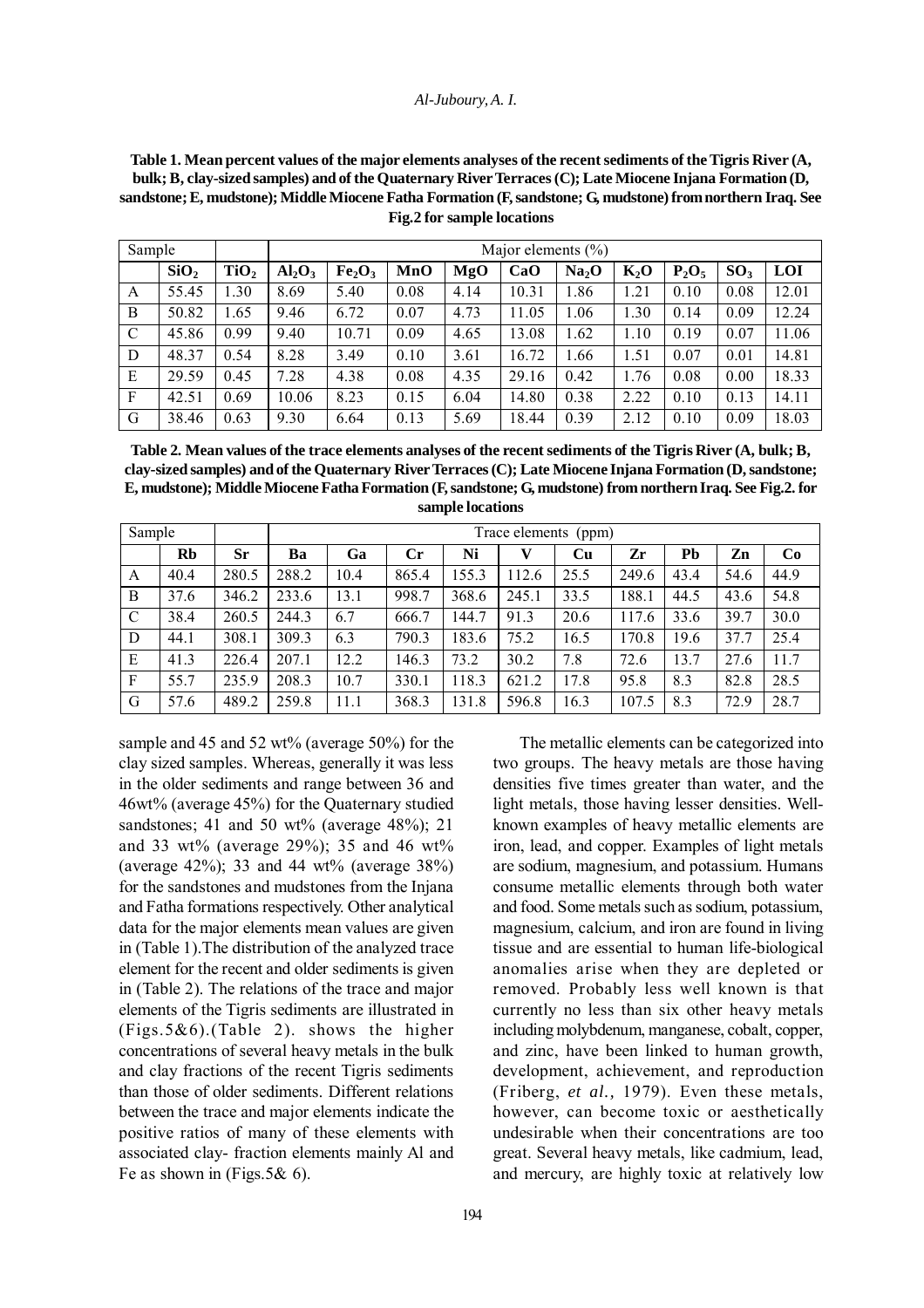

Fig. 5. The relation of Cr, Ni, and Cu trace elements against  $\text{Al}_2\text{O}_3$  and Fe<sub>2</sub>O<sub>3</sub> of the recent Tigris and older **sediments R= Recent samples; O = Older sediments of Quaternary and Miocene sediments**

concentrations, can accumulate in body tissues over long periods of time, and are nonessential for human health.

The analytical data of the elements (Cr, Ni, Zn, Cu and Pb) in the river sediments and their concentrations in the suspended materials show their polluted levels (Al-Mufti, 1996). The higher content of Cr may relate to the common enrichment of chromian spinels in the studied recent and older sediments, it also shows higher concentrations in the ultra basic minerals (pyroxenes and olivine), (Goldschmidt, 1964). Ni is usually incorporated within pyroxenes (Rankama and Sahama, 1950) and in chlorite which is an important weathering product of ultra basic rocks (Edel'shteyn and Suzuk, 1974). The relative higher concentrations of other trace elements suggest the effect of difference in stability of various minerals subjected to weathering and hence to differences in mobility of the chemical elements during the weathering processes. Zircon is higher in the recent river than in older sediments and is believed to have been transported chiefly as detrital zircon grains. Many trace elements may incorporate in the structure of clay minerals (e.g. Rb, Sr, Ga) and they show some increasing in the clay sized fraction of the studied sediments. Vanadium may be incorporated during weathering into developing clay minerals, due to its low solubility and relative immobility (Wedepohl, 1969). Cu like Co and V, probably entered the basin of deposition largely structurally combined in the lattice of clay minerals. Zn probably incorporated within ferromagnesian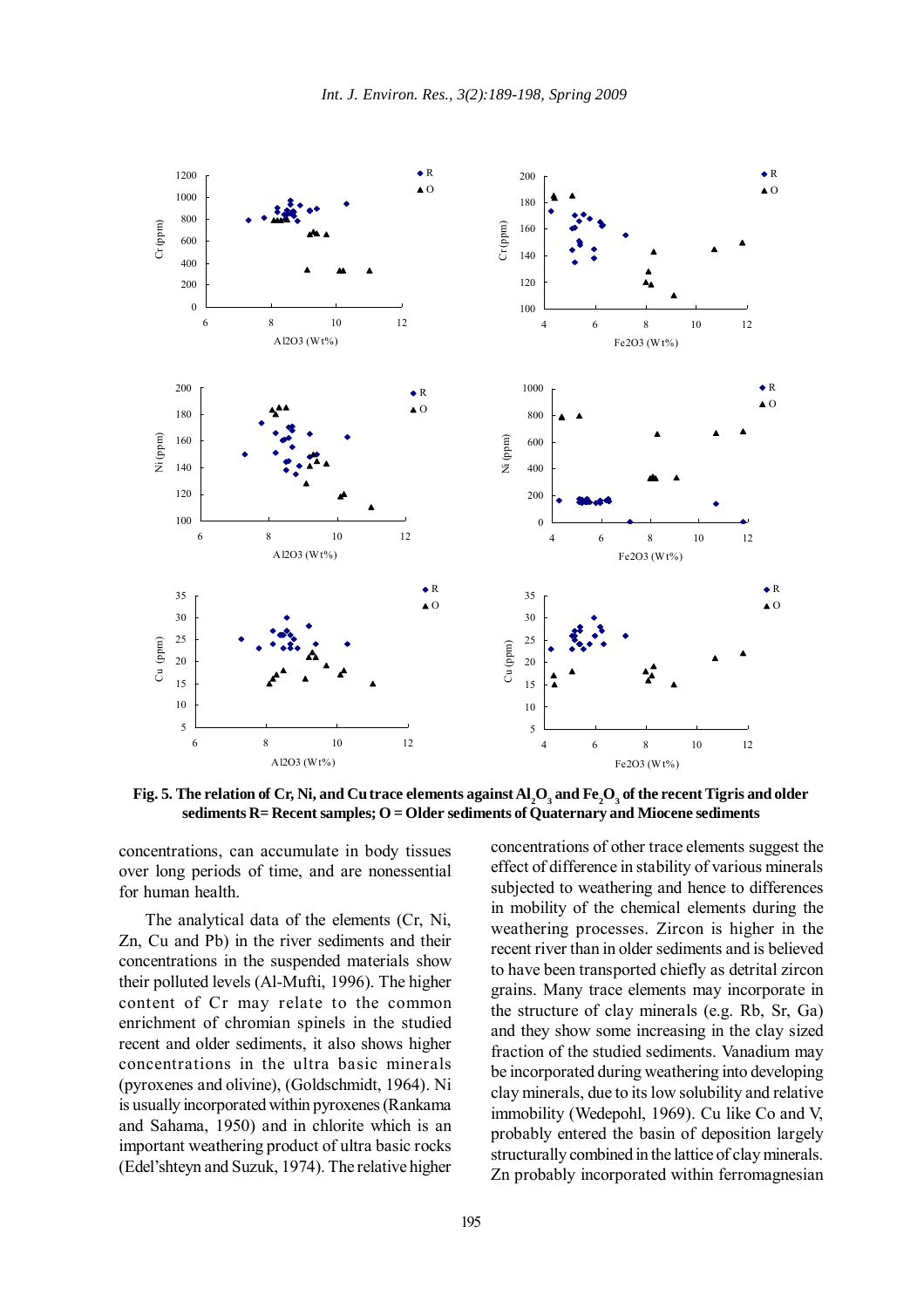

Fig. 6. The relation of Pb, Zn and V trace elements against  $\text{Al}_2\text{O}_3$  and Fe $_2\text{O}_3$  of the recent Tigris and older **sediments R= Recent samples; O = Older sediments of Quaternary and Miocene sediments**

heavy minerals (amphiboles, pyroxenes, and biotite) as well as combination in the lattice structure of montmorillonite (Goldschmidt, 1964). All these mineral phases were abundant in the mineralogical constituents of the recent Tigris as well as older sediments. Lead (Pb) adsorbed generally within iron oxide minerals in addition to its association with Rb in the lattice structure of feldspars and mica (Goldschmidt, 1964). Barium (Ba) also associates with Rb within feldspars and biotite (Mason, 1966).

Miocene rocks and Pleistocene river terraces form the main outcrops around the Tigris River channel in northern Iraq (Fig. 2). The climate was much wetter than it is today during early Pleistocene and the Tigris River catchments area was subjected to extensive erosion producing numerous amount of sediment supplied to the river channel. The channel was choked by poorly sorted sediments which accumulated within the channel in the form of longitudinal coarse-grained bars and islands (Al-Juboury *et al.,* 2001b).

The metamorphic provenance of the Tigris sediments is evidenced by the presence of abundant epidotes and amphiboles in addition to garnet, kyanite and staurolite. The presence of pyroxenes and olivine suggests basic igneous source rocks. This is inconsistent with the geology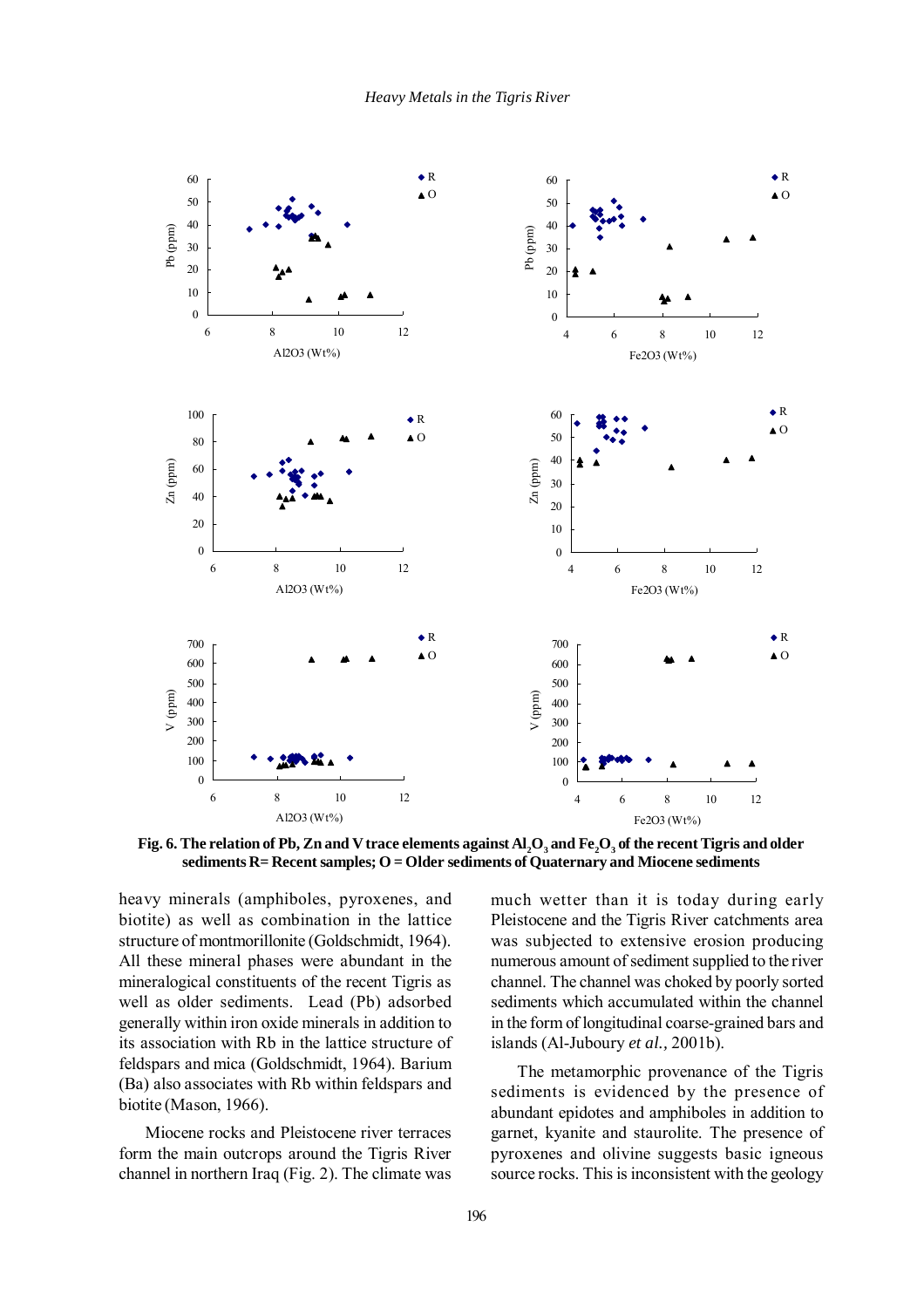of the source area of the Tigris River sediments and its tributaries in the highlands of Turkey, Iran and the nappe zone of Iraq, which consists mainly of metamorphic and basic igneous rocks. However, some of the Tigris tributaries drain the folded zone in the northeastern parts of Iraq which consists of Eocene, Oligocene and Miocene sediments.

Opaque minerals generally forms more than one third of the heavy fraction. Most of opaque minerals of Tigris River sediments show welldeveloped crystals as they have been originated from the relatively nearby solid rocks in the highlands of southern Turkey. The latter are composed of a very complex basic igneous and metamorphic region (Nappe Zone) which may form the source of the opaque minerals in the studied sediments.The recent sediments of the Tigris River contain more micaceous minerals than other older sediments (Jawad Ali and Khoshaba, 1980 & Al-Juboury, 2002), and a considerable number of trace elements (e.g. Cr, Ni, V, Pb) and Fe would be incorporated within the lattice of the micaceous constituents. Generally the flaky minerals were investigated with variable degrees of breakdown (Fig. 4C&D). Such flaky and micaceous minerals (muscovite, biotite and chlorite) are unlikely to suffer complete breakdown during weathering.

### **CONCLUSION**

The present work suggests that the clay and heavy minerals may form an important source for the natural pollution by the heavy metals in the recent sediments of the Tigris River. Although most of the pollution came from the wastewater contributed to the river. These minerals were weathered from the older clastic successions from northern Iraq which in turns come from the basic and ultra basic complexes from southern Turkey and northeastern Iraq.

# **ACKNOWLEDGMENT**

I would like to thank the Geological and Mineralogical Institutes of the Bonn University, Germany for providing access to scanning electron microscopy and X-ray fluorescence analyses and the Geology Department of Mosul University, Iraq for the help in X-ray diffraction analysis and heavy mineral separation and identification.

## **REFERENCES**

Al-Juboury, A.I. (1994). Petrology and provenance of the Upper Fars Formation (Upper Miocene), Northern Iraq, Acta Geologica Univ. Comen*.* Bratislava, **50**, 45- 53.

Al-Juboury, A.I. (2002). Mica enrichment in the recent sediments of Tigris River, North of Iraq. Rafidain Journal of Science, Mosul University, Iraq**, 13**, 90-98.

Al-Juboury, A.I. and McCann, T. (2008) The Middle Miocene Fatha (Lower Fars) Formation of Iraq. GeoArabia. **13 (3),** 141-174.

Al-Juboury, A.I., Al-Naqib, S.Q. and Al-Juboury, A.M. (2001a). Sedimentology and mineralogy of the Upper clastic units of Fatha Formation, South of Mosul, Iraq. Dirasat (Pure Sciences) Jordan, **28**, 80-106.

Al-Juboury, A.I., Ghazal M.M. and Al-Naqib, S.Q. (2001b). Development and heavy minerals of the Tigris River terraces, North Iraq. Dirasat (Pure Sciences) Jordan, **28**, 245-25.

Al-Jumaily, H.A. (1996) Mineralogy and Geochemistry of Recent Sediments of Wadi Halila and Wadi Al-Malah in Mosul Area, Northern Iraq, Dissertation, Mosul University, Iraq.

Al-Mufti, T.M. (1996) Mineralogical-Geochemical Study of Recent Sediments of Tigris River and its Comparison with Sediments of Domestic Water Tanks at Mosul City, Dissertation, Mosul University, Iraq.

Berry, R.W., Brophy, G.P. and Naqash, A. (1970). Mineralogy of the suspended sediments in the Tigris, Euphrates and Shatt Al-Arab Rivers of Iraq and the recent history of the Mesopotamian plain. Jour. Sed. Petrology. **40**, 131-139.

Borg, G. (1986). Facetted garnets formed by etching. Examples from sandstones of Late Triassic age, South Germany*.* Sedimentology, **33**, 141-146.

Buday, T. (1980). The Regional Geology of Iraq*.* Stratigraphy and Palaeogeography, State Organization for Minerals, Baghdad, Iraq.

Edel'shteyn, I.J. and Suzuk, F.V. (1974). On the forms of occurrence of nickel in chlorite. Geochem. Int. **11**, 305- 313.

Friberg, L., Nordberg, G.F. and Vouk, V.B. (1979). Handbook on the Toxicology of Metals, Elsevier, Amsterdam.

Garbarino, J.R., Hayes, H.C., Roth, D.A., Antweiler, R.C., Brinton, T.I. and Taylor, H.E. (1995). Heavy Metals in the Mississippi River. (In R.H. Meade (Ed.) Contaminants in the Mississippi River, U.S. Geological Survey Circular 1133.